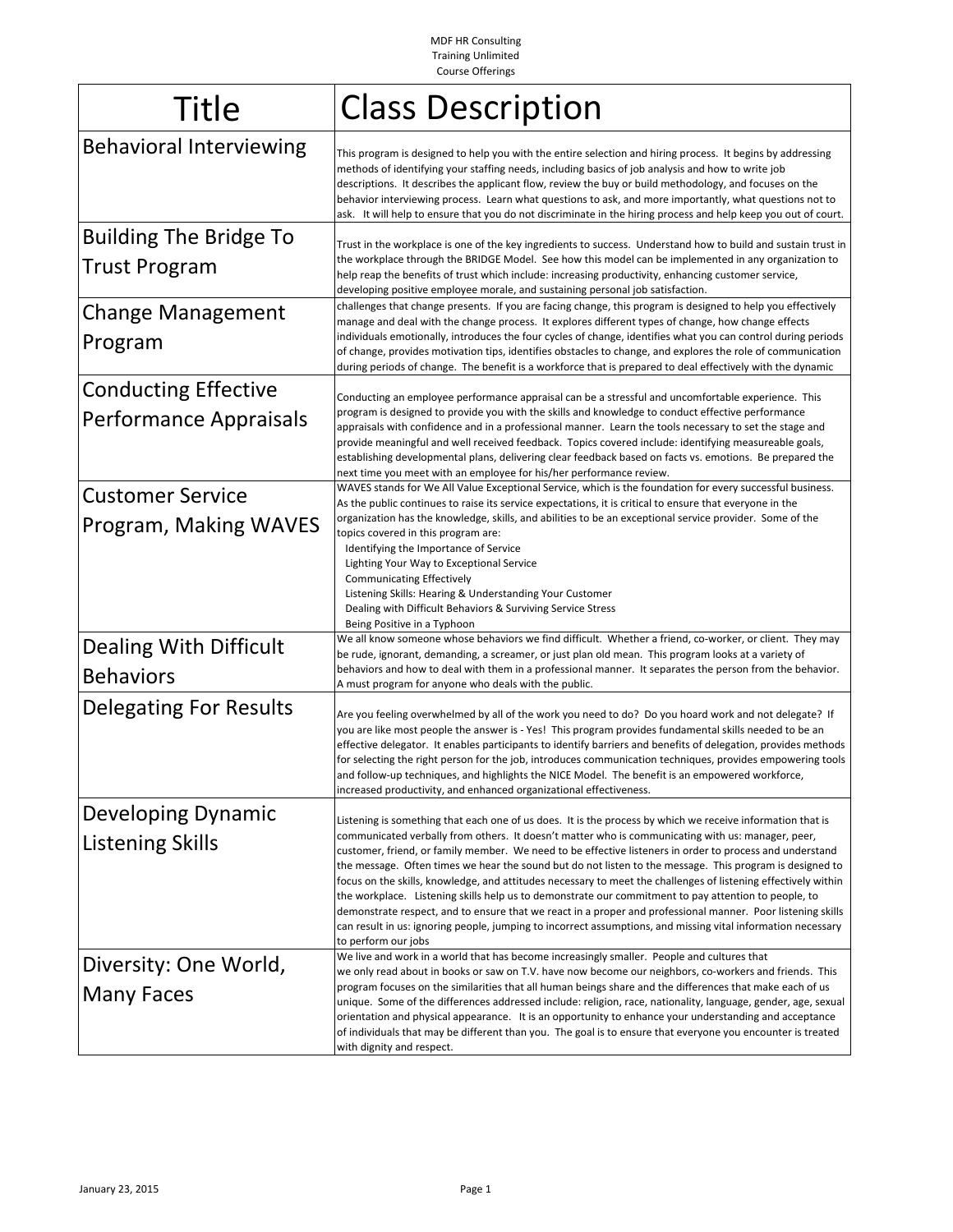MDF HR Consulting Training Unlimited Course Offerings

| <b>Title</b>                                          | <b>Class Description</b>                                                                                                                                                                                                                                                                                                                                                                                                                                                                                                                                                                                                                                                                                                                                                                                                                                                                                                                                                    |
|-------------------------------------------------------|-----------------------------------------------------------------------------------------------------------------------------------------------------------------------------------------------------------------------------------------------------------------------------------------------------------------------------------------------------------------------------------------------------------------------------------------------------------------------------------------------------------------------------------------------------------------------------------------------------------------------------------------------------------------------------------------------------------------------------------------------------------------------------------------------------------------------------------------------------------------------------------------------------------------------------------------------------------------------------|
| <b>Effective Telephone Skills</b>                     | Telephones are a vital part of any business. They are the primary tools that we use to communicate.<br>Whether we are using the latest technology or a phone with a rotary dial, the basics still matter. How we<br>speak on the telephone leaves a lasting impression on the person with whom we are speaking. This<br>workshop is designed to provide you with methods and skills to maximize your use of the telephone as a<br>communications tool. This will help to enhance the service you provide to your callers, boast your<br>confidence when you are making out-going calls, and ensure that each and every time you are on the<br>telephone you make the best impression possible                                                                                                                                                                                                                                                                               |
| Working with<br><b>GENERATION XYZ</b>                 | Think about the generation to which you belong. How do you like to work, receive information, and be<br>recognized? What are the frames of reference, cultural events, and shared experiences that help to form<br>mutual respect and a sense of community?<br>Now think about today's workforce - where four generations are working side by side. Think of how you<br>will recruit, manage, and communicate across these generations to ensure success in the workplace. This<br>program will help to identify the values, work styles, and preferences of each generation and how you can<br>work with them successfully.                                                                                                                                                                                                                                                                                                                                                |
| <b>HULA - Personal</b><br><b>Productivity Program</b> | HULA stands for Having Unproductive Legitimate Action. Are you always busy? Do you have hundreds of<br>voicemails to return, endless e-mails to read, and mounds of paperwork to conquer? You are not alone.<br>Too often we spend our workdays in a whirlwind of activities that add little value to our business or<br>customers. This seminar identifies ten time stealers and provides practical, easy-to-use tips on how to<br>overcome them. By working smarter, you gain critical time to focus on the issues that have a strategic<br>impact on your organization. This is accomplished with a focus on methods for maximizing our time to<br>develop relationships that will help grow and strengthen your business. The program identifies 10<br>unproductive functions that do not add value to your organization, seven time saving tips, four methods to<br>help build strong partnerships between your organization and customers.                            |
| Leadership Skills For<br>Everyone                     | Are you are leader? Regardless of what your title or role is; everyone is a leader. This program addresses<br>ten critical skills for successful leaders. These skills include: Communication, Knowledge and Credibility,<br>Motivates and Roots for Others, Builds Alliances – Partnerships and Teamwork, Coaches and Mentors,<br>Creativity and Innovation, Passionate for Customer Service, Resiliency to Change, Decision Making, and<br>Trust and Values. Each of these skills enables individuals to grow professionally and personally. The benefit<br>is a workforce that is prepared to successfully meet the challenges of today's marketplace.                                                                                                                                                                                                                                                                                                                   |
| <b>Making A Positive</b><br>Difference Everyday       | Did you get up today and say, "Today is going to be a Great Day?" If you did, congratulations! If not, "Why<br>Not?" This program is designed to give you practical, easy to implement methods for harnessing your<br>Positive Energy. This program explores the benefits of having a positive attitude, the impact of positive<br>energy on the workplace, how to foster creativity and innovation, determining what we control and what<br>we do not control, and the impact of Negative Energy on the workplace. The benefit is a culture of Positive<br>Energy that reflects enhanced creativity, increased productivity, and an energized workforce.                                                                                                                                                                                                                                                                                                                   |
| <b>Managing Meetings</b>                              | Meetings are a vital part of any business. They are the primary tools that we use to share ideas,<br>communicate, reach agreement, and accomplish goals. Meetings can be a very productive and effective<br>method for conducting business. Think about the meetings you conduct and attend. Are they a good use of<br>your time or would you rather be at your desk doing "real" work? Meetings can become endless, full of<br>talk, and short on action. Too often meetings fall short of being useful business vehicles. What kind of<br>meetings do you have? Think about the typical meetings that you attend. Are they productive or not? This<br>workshop is designed to provide you with methods and skills to maximize your use of facilitating meetings<br>within your organization. This will help to enhance the productivity and timeliness of the meetings you<br>attend, gain greater buy-in from the participants, and make every meeting a successful one. |
| <b>Managing Multiple</b><br>Priorities                | Managing Multiple Priorities is a common way of doing business in today's workplace. How often have you<br>heard, "There just isn't enough time to get everything done? or "Where did the day go?" This program is<br>designed to focus on the knowledge, skills, and attitudes necessary to meet the challenges of managing<br>multiple priorities effectively within the workplace. It will provide you with practical solutions to help<br>enhance your time management and organizational skills. A variety of tips, activities, action plans, and self-<br>evaluations will be utilized.                                                                                                                                                                                                                                                                                                                                                                               |
| <b>Mastering Time Program</b>                         | No matter what we do, there just never seems to be enough time. Participants are provided with time<br>management skills that will increase their effectiveness. This program identifies time stealers, provides for<br>self-assessments, introduces the POLAR Time Model, and identifies methods for working smarter, not<br>harder. It also discusses tips for blending work and family responsibilities.                                                                                                                                                                                                                                                                                                                                                                                                                                                                                                                                                                 |
| <b>Motivating Yourself for</b><br><b>Success</b>      | What motivates you? Is it your boss or paycheck? The number one person who can motivate you is<br>YOURSELF! This interactive workshop addresses key aspects of self-motivation. It provides practical tips to<br>help you define personal and professional success, how to create your own world, set goals, gain positive<br>energy, and invest in yourself.                                                                                                                                                                                                                                                                                                                                                                                                                                                                                                                                                                                                               |